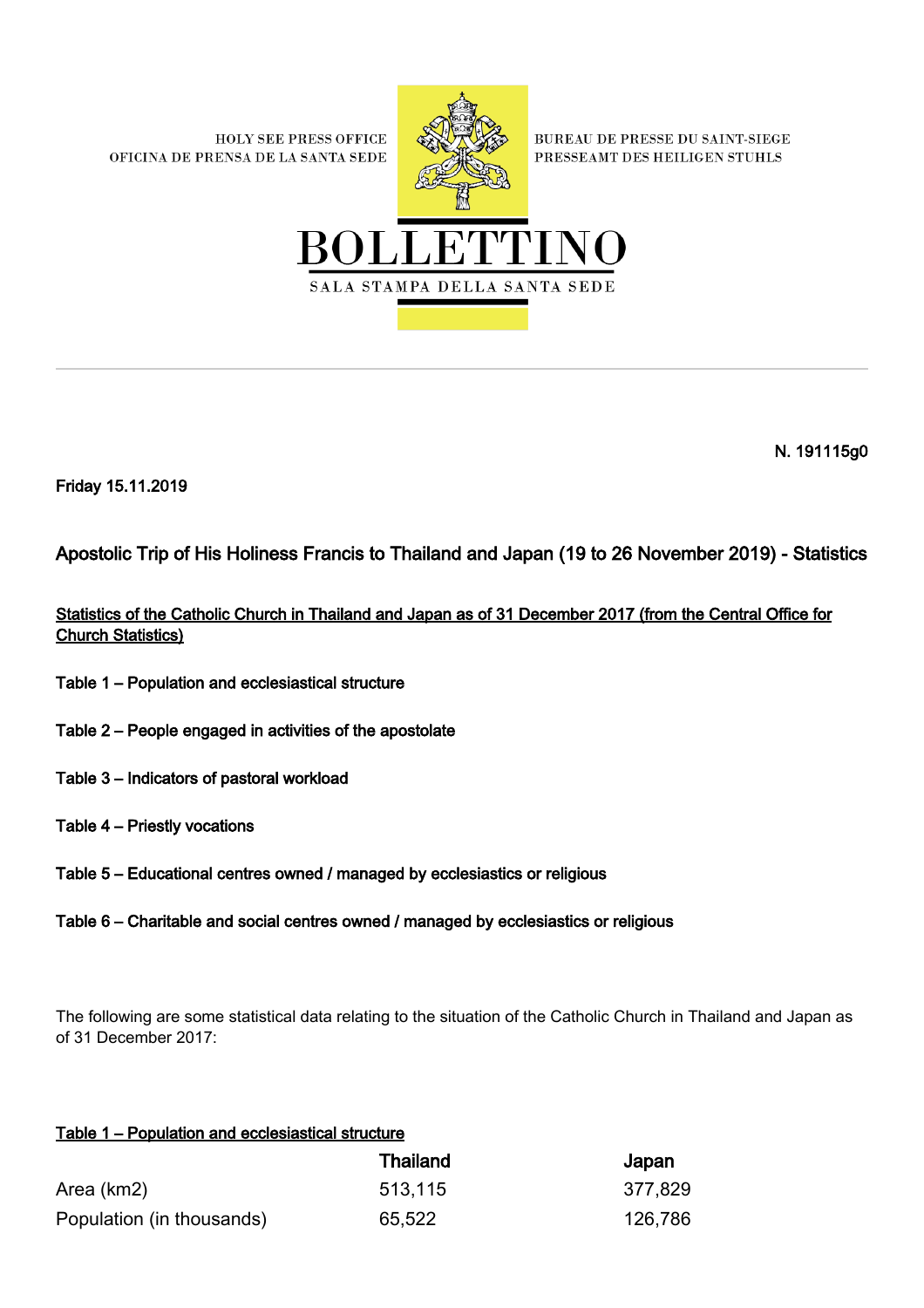| 128  | 336  |
|------|------|
| 389  | 536  |
| 0.59 | 0.42 |
| 11   | 16   |
| 502  | 859  |
| 566  | 102  |
| 365  | 558  |
|      |      |

## Table 2 – People engaged in activities of the apostolate

|                                    | Thailand | Japan |
|------------------------------------|----------|-------|
| Bishops1                           | 16       | 29    |
| Diocesan priests                   | 523      | 511   |
| Religious priests                  | 312      | 896   |
| <b>Total priests</b>               | 835      | 1,407 |
| Permanent deacons                  |          | 29    |
| Men religious (other than priests) | 123      | 173   |
| Professed women religious          | 1,461    | 4,976 |
| Members of secular Institutes      | 57       | 174   |
| Lay missionaries                   | 221      | 5     |
| Catechists                         | 1,901    | 1,307 |

[1] Situation on 30.09.2019

## Table 3 – Indicators of pastoral workload

|                                   | <b>Thailand</b> | Japan |
|-----------------------------------|-----------------|-------|
| Catholics per priest              | 446             | 381   |
| Catholics per pastoral worker     | 84              | 66    |
| Priests per pastoral centre       | 0.78            | 1.46  |
| Priests per 100 people engaged in | 18 4            | 17.7  |
| activities of the apostolate      |                 |       |

## Table 4 – Priestly vocations

|                               | <b>Thailand</b> | Japan |
|-------------------------------|-----------------|-------|
| Minor seminarians             | 771             | -33   |
| Major seminarians             | 306             | 80    |
| Major seminarians per 100,000 | 0 47            | 0 O6  |